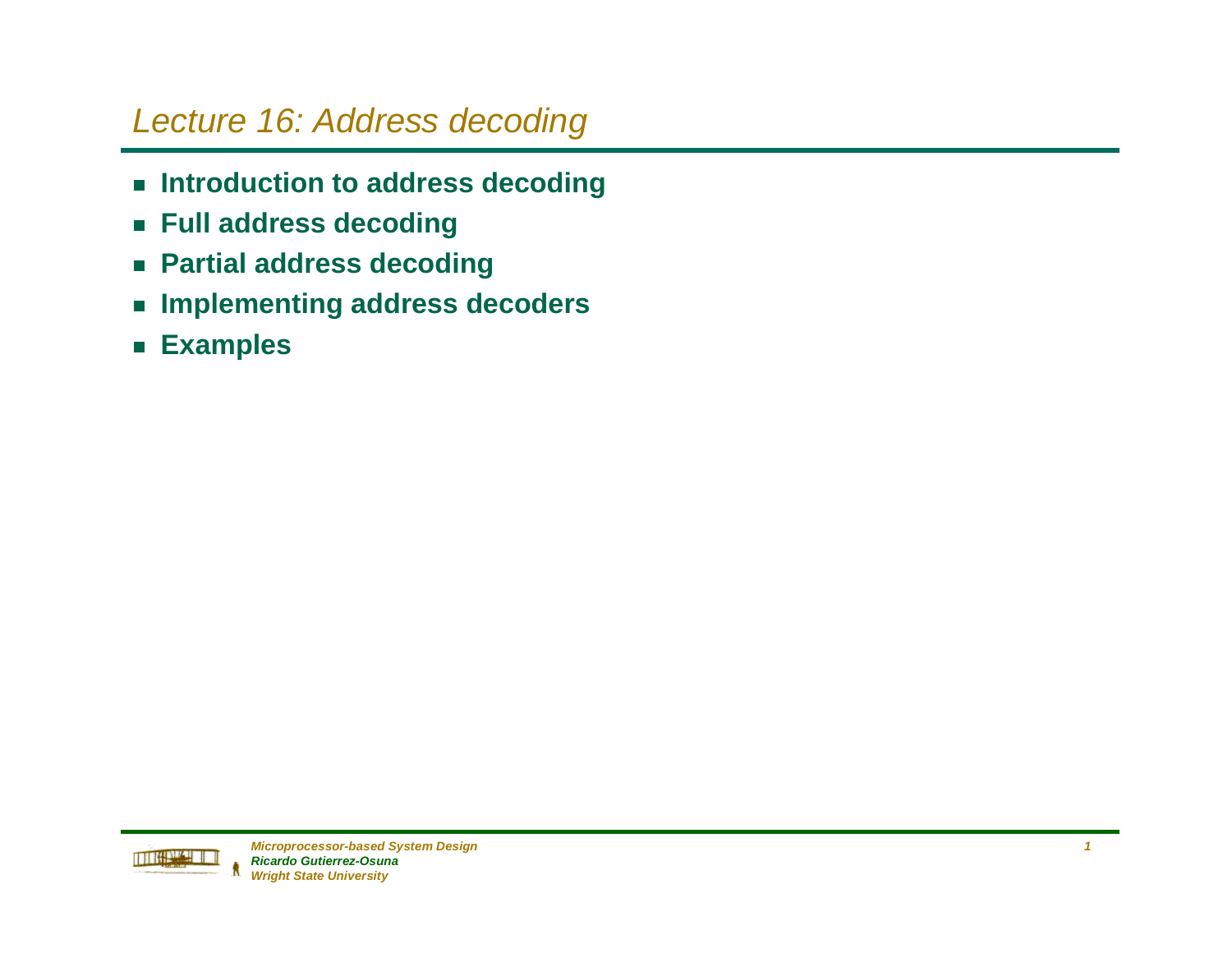### Introduction to address decoding

- **Example 11 Heropy Arts in the 68000 is said to be flat, it does not mean that the physical implementation of memory is homogeneous**
	- Different portions of memory are used for different purposes: RAM, ROM, I/O devices
	- Even if all the memory was of one type, we still have to implement it using multiple ICs
	- This means that for a given valid address, one and only one memory-mapped component must be accessed
- Address decoding is the process of generating chip select (CS\*) signals from **the address bus for each device in the system**
- g **The address bus lines are split into two sections**
	- $\bullet$  the N most significant bits are used to generate the CS\* signals for the different devices
	- n the M least significant signals are passed to the devices as addresses to the different memory cells or internal registers



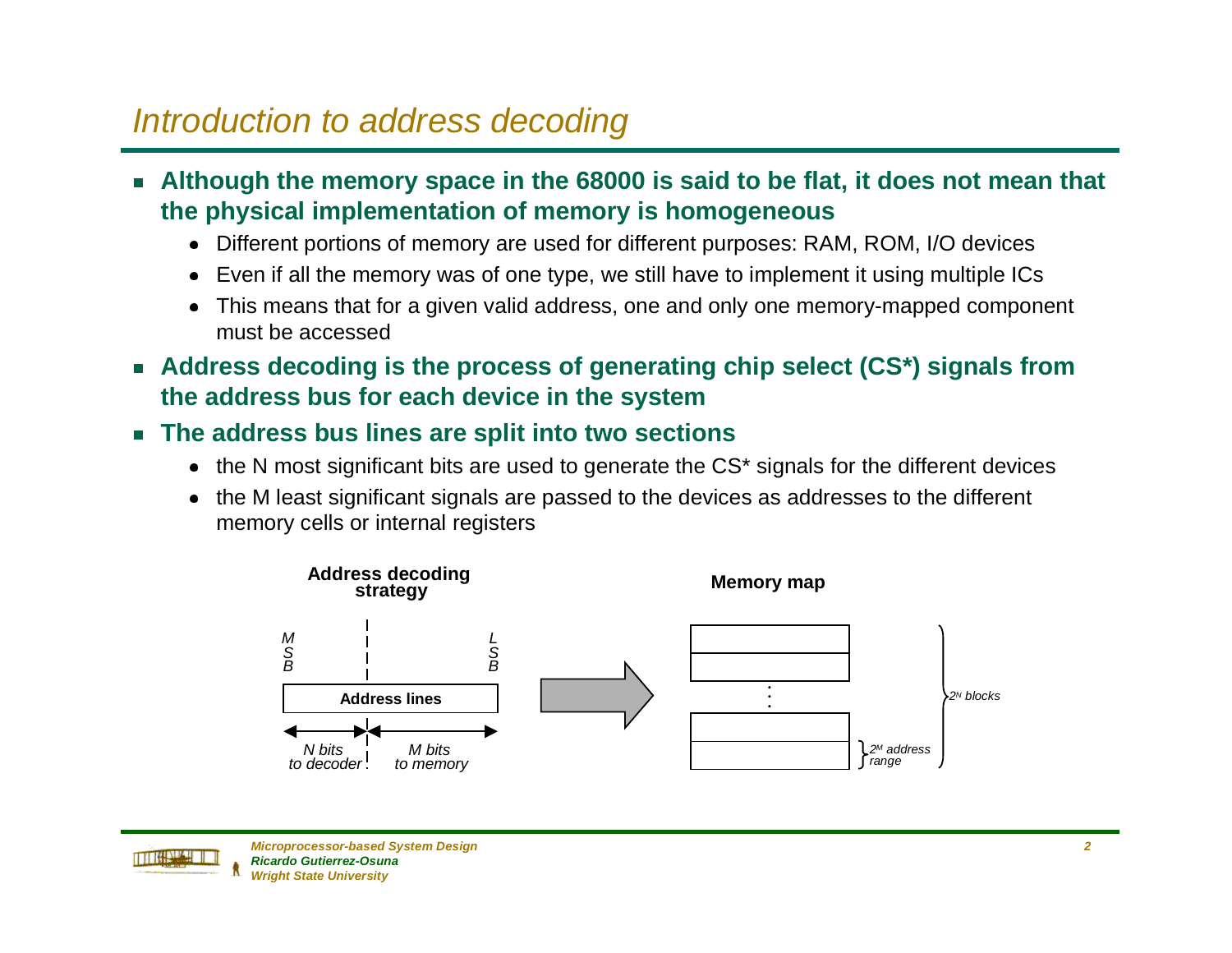# A very simple example

- Let's assume a very simple microprocessor with 10 address lines (1KB **memory)**
- Let's assume we wish to implement all its memory space and we use 128x8 **memory chips**
- g **SOLUTION**
	- We will need 8 memory chips (8x128=1024)
	- We will need 3 address lines to select each one of the 8 chips
	- Each chip will need 7 address lines to address its internal memory cells



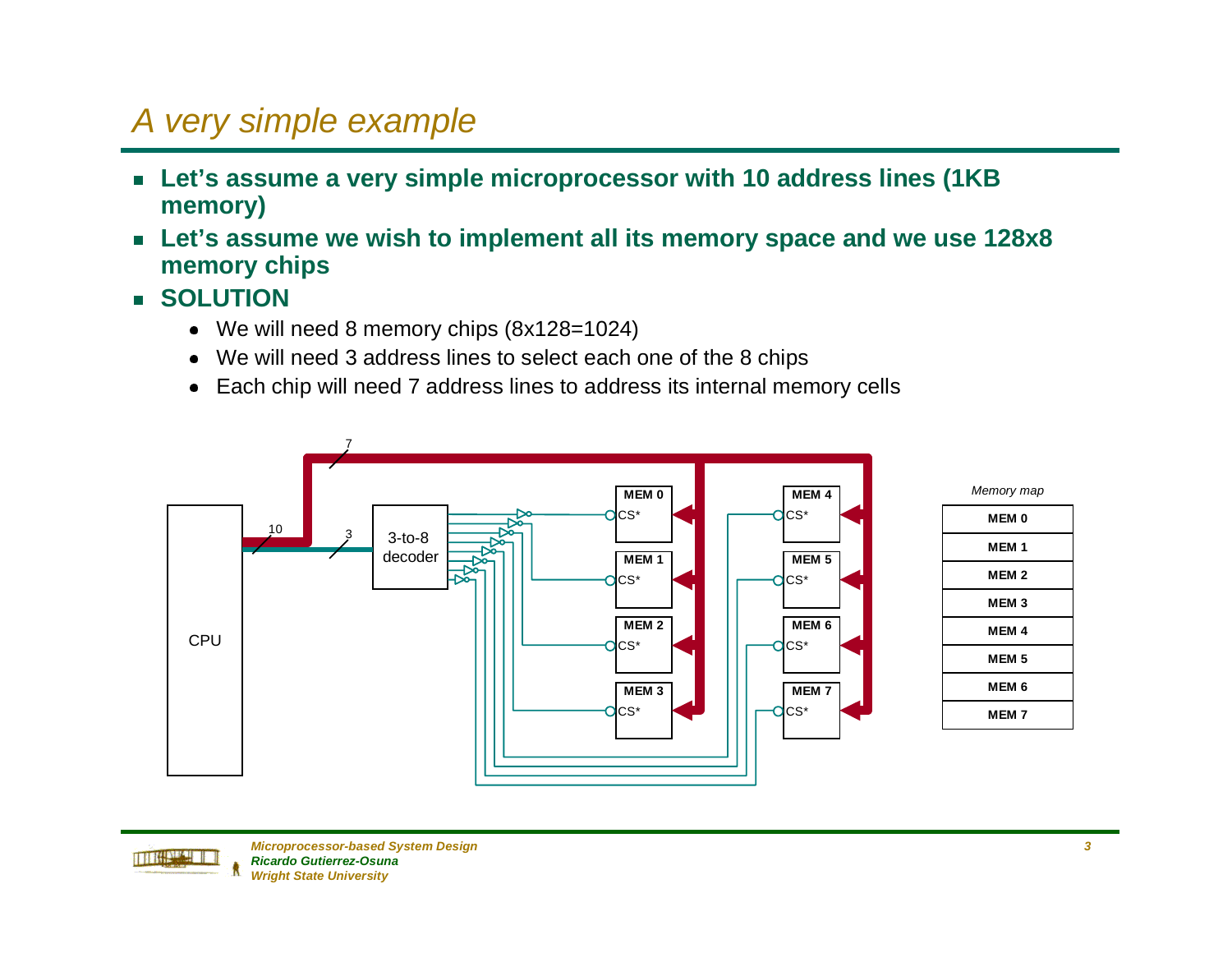## Address decoding methods

- **Example Specified that all addressable memory space was to be all and Precified that all addressable memory space was to be implemented but**
	- There are some situations where this requirement is not necessary or affordable
- If only a portion of the addressable space is going to be implemented there are **two basic address decoding strategies**
	- Full address decoding
		- $\quad$  All the address lines are used to specify a memory location
		- $\quad \blacksquare \quad$  Each physical memory location is identified by a unique address
	- Partial address decoding
		- Since not all the address space is implemented, only a subset of the address lines are needed to point to the physical memory locations
		- Each physical memory location is identified by several possible addresses (using all combinations of the address lines that were not used)

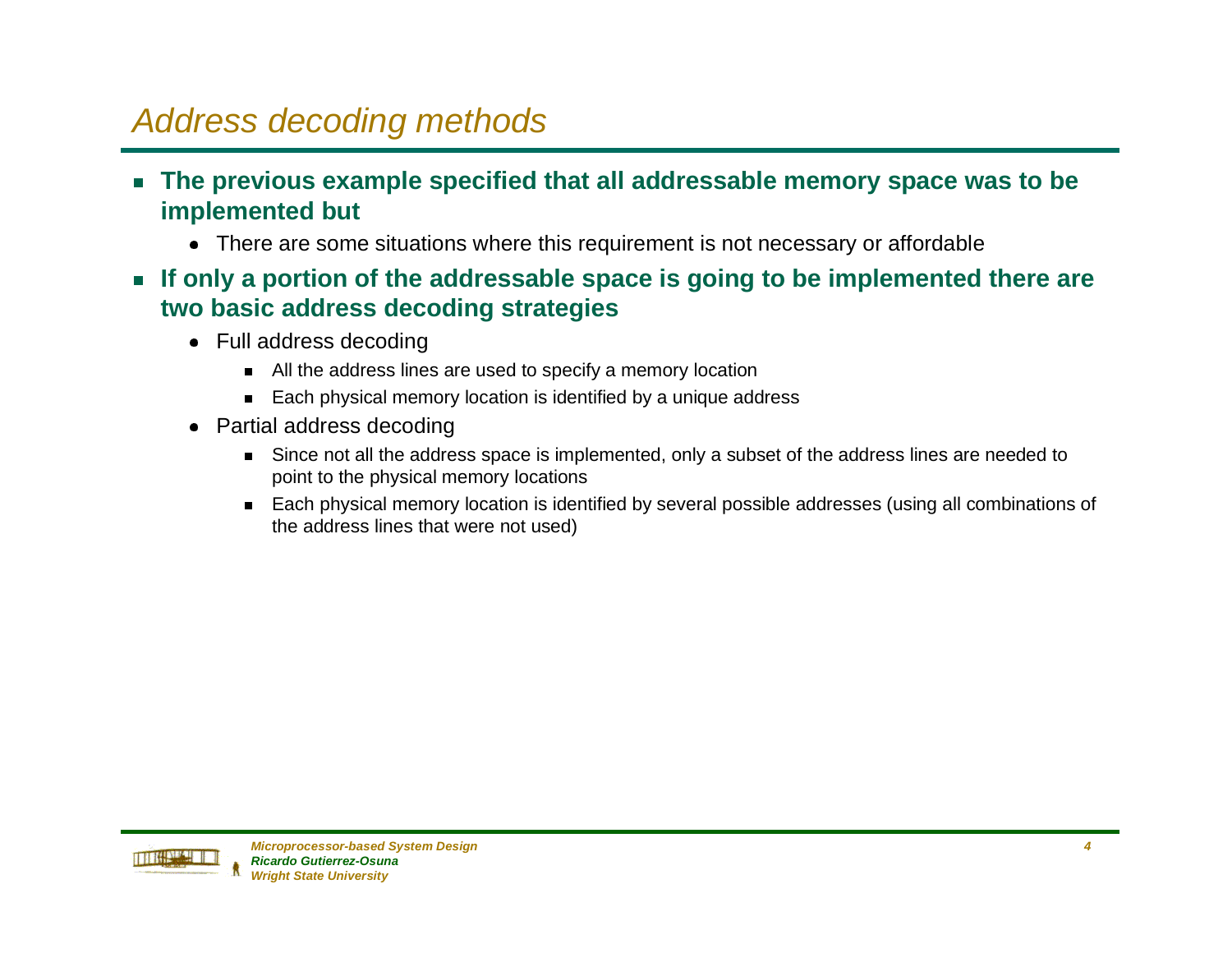### Full address decoding

#### ■ Let's assume the same microprocessor with 10 address lines (1KB memory)

- However, this time we wish to implement only 512 bytes of memory
- $\bullet$ We still must use 128-byte memory chips
- Physical memory must be placed on the upper half of the memory map

### g **SOLUTION**

|                  |    | Used for<br><b>Address Decoding</b> |           |    | Used to reference memory cells<br>on each memory IC |                                                          |   |   |   |   |  |  |  |  |
|------------------|----|-------------------------------------|-----------|----|-----------------------------------------------------|----------------------------------------------------------|---|---|---|---|--|--|--|--|
| <b>Device</b>    | Α9 | A8                                  | <b>A7</b> | A6 | A <sub>5</sub>                                      | A <sub>1</sub><br>A <sub>2</sub><br>A <sub>3</sub><br>A4 |   |   |   |   |  |  |  |  |
| MEM 0            | O  | O                                   | 0         | Х  |                                                     | х                                                        | Х | Χ | х | х |  |  |  |  |
| мем              |    | 0                                   |           | Х  | Χ                                                   | х                                                        | х | Х | х | Х |  |  |  |  |
| MEM <sub>2</sub> |    |                                     | 0         | Χ  | Х                                                   | Х                                                        | х | Х | Χ | Х |  |  |  |  |
| MEM 3            |    |                                     |           | х  |                                                     |                                                          | Х | Х | х | X |  |  |  |  |



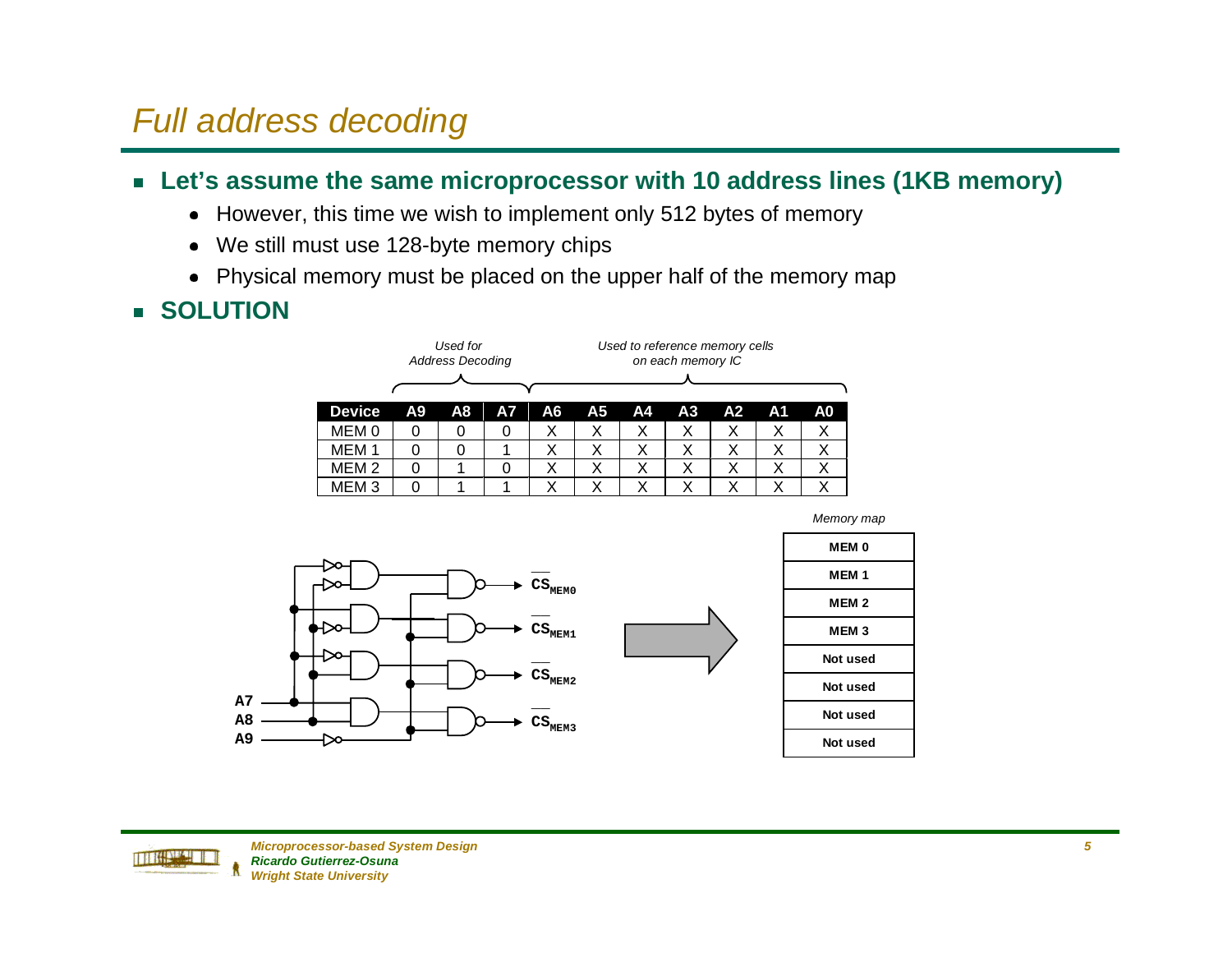### Partial address decoding

#### ■ Let's assume the same microprocessor with 10 address lines (1KB memory)

- However, this time we wish to implement only 512 bytes of memory
- $\bullet$ We still must use 128-byte memory chips
- Physical memory must be placed on the upper half of the memory map

### g **SOLUTION**







| <b>MEM0</b>      |
|------------------|
| MEM <sub>1</sub> |
| MEM <sub>2</sub> |
| MEM <sub>3</sub> |
| <b>MEM1</b>      |
| MEM <sub>2</sub> |
| MEM <sub>3</sub> |
| MEM <sub>4</sub> |
|                  |

Memory map

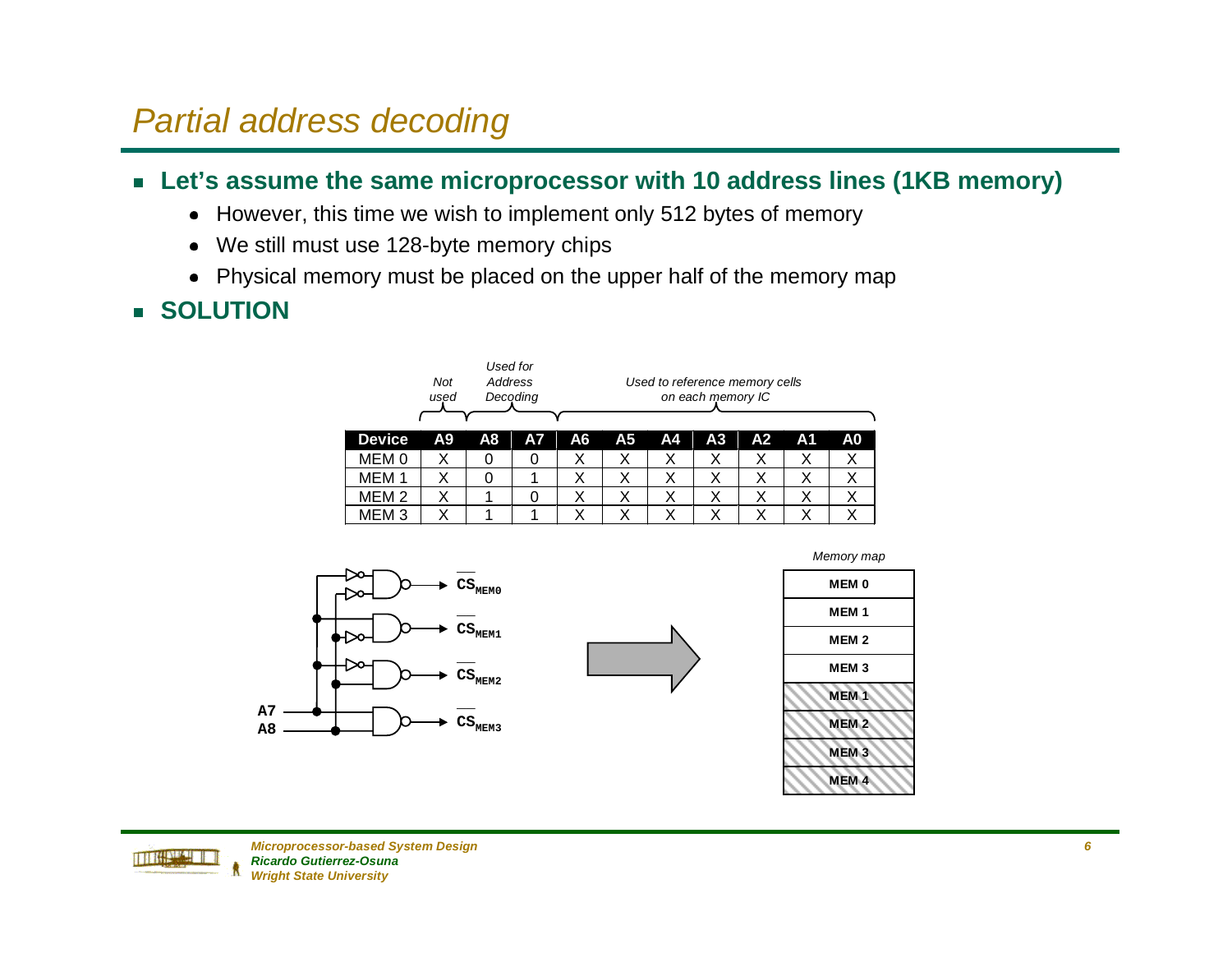### Implementing address decoders

- Discrete logic
	- $\bullet$ High speed (propagation signals)
	- $\bullet$ High chip-count
	- $\bullet$ Lacks flexibility
- Data decoders
	- $\bullet$ More appropriate than random logic
	- The selection of devices is determined by the physical wiring
	- All the memory blocks must have the same size
- g **Programmable Read Only Memory (PROM)**
	- Versatile, since the selection of devices is determined by the programming
	- Memory blocks can be of different sizes
	- Lookup tables can become very large for more than 8 address lines
- **Example 3 Deg on the scope of the lecture) are**
	- Field Programmable Gate Arrays (FPGA) and
	- $\bullet$ Programmable Address Decoders



| <b>Address</b> | <b>Contents</b> | <b>Address range</b> | <b>Block size</b> |
|----------------|-----------------|----------------------|-------------------|
| 000000         | 1110            | 0000-03FF            | 1K                |
| 000001         | 1111            | 0400-07FF            | 1K, unused        |
| 000010         | 1101            | 0800-0FFF            | 2K                |
| 000011         | 1101            |                      |                   |
| 000100         | 1011            | $1000-1$ FFF         | 4K<br>i,          |
| 000101         | 1011            |                      |                   |
| 000110         | 1011            |                      |                   |
| 000111         | 1011            |                      |                   |
| 001000         | 0111            | 2000-3FFF            | 8K                |
| 001001         | 0111            |                      |                   |
| 001010         | 0111            |                      |                   |
| 001011         | 0111            |                      |                   |
| 001100         | 0111            |                      |                   |
| 001101         | 0111            |                      |                   |
| 001110         | 0111            |                      |                   |
| 001111         | 0111            |                      |                   |
| 010000         | 1111            | 4000-FFFF            | 48K, unused       |
| ٠              |                 |                      |                   |
| ٠              | ۰               |                      |                   |
|                |                 |                      |                   |
| 111111         | 1111            |                      |                   |

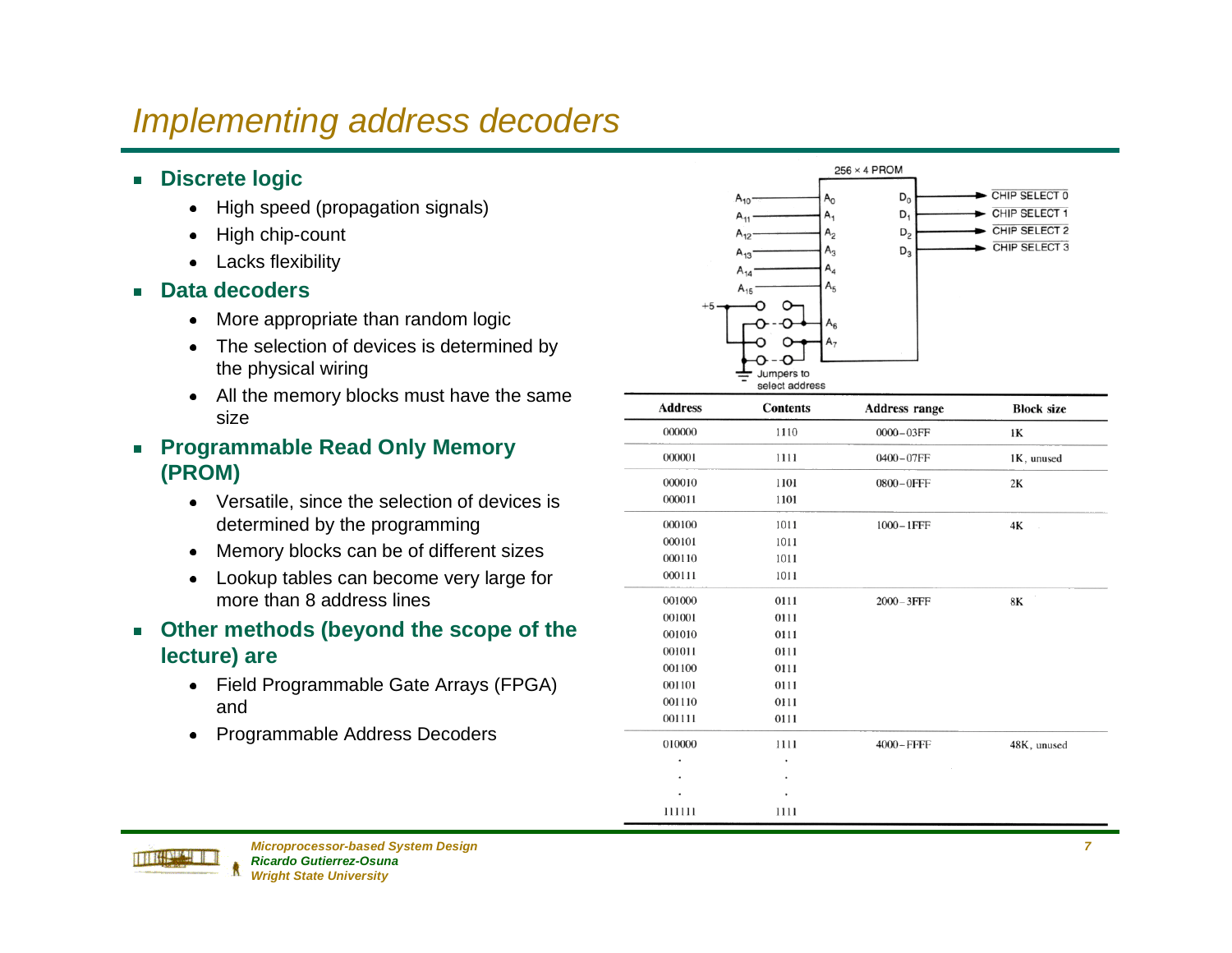- A circuit containing 64K words of RAM is to be interfaced to a 68000-based **system, so that the first address of RAM (the base address) is at \$480000**
	- What is the entire range of RAM addresses?
	- Design a FULL address decoder using two 64K $\times$ 8 RAM ICs
- g **Solution**
	- n The address range for the RAM is from \$480000 to \$480000+(128K=\$20000)=\$4A0000- 1=\$49FFFF
	- The two ICs must be differentiated through UDS\*/LDS\* (since the 68000 DOES NOT have  $A_0$ )



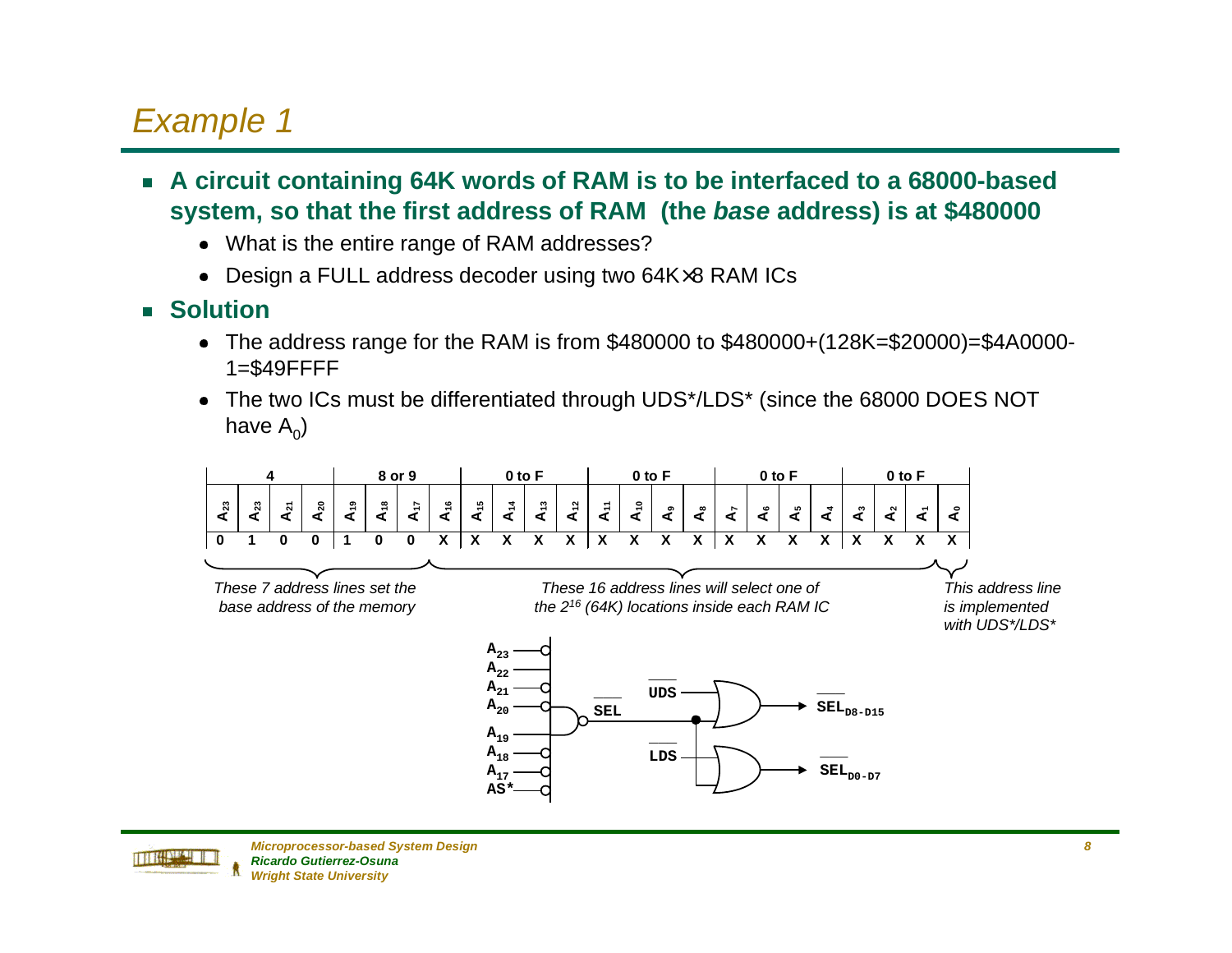#### ■ A 68000-based system is to be built with these memory requirements

- a 16K word EPROM with a starting address of \$60 0000
- a 16K word RAM with a starting address of \$70 0000
- Design a FULL address decoder for this application using 16K×8 chips for both **EPROM and RAM**
	- g \$60 0000 + (16KWord=32KB=\$8000)-1=\$60 7FFF
	- g \$70 0000 + (16KWord=32KB=\$8000)-1=\$70 7FFF



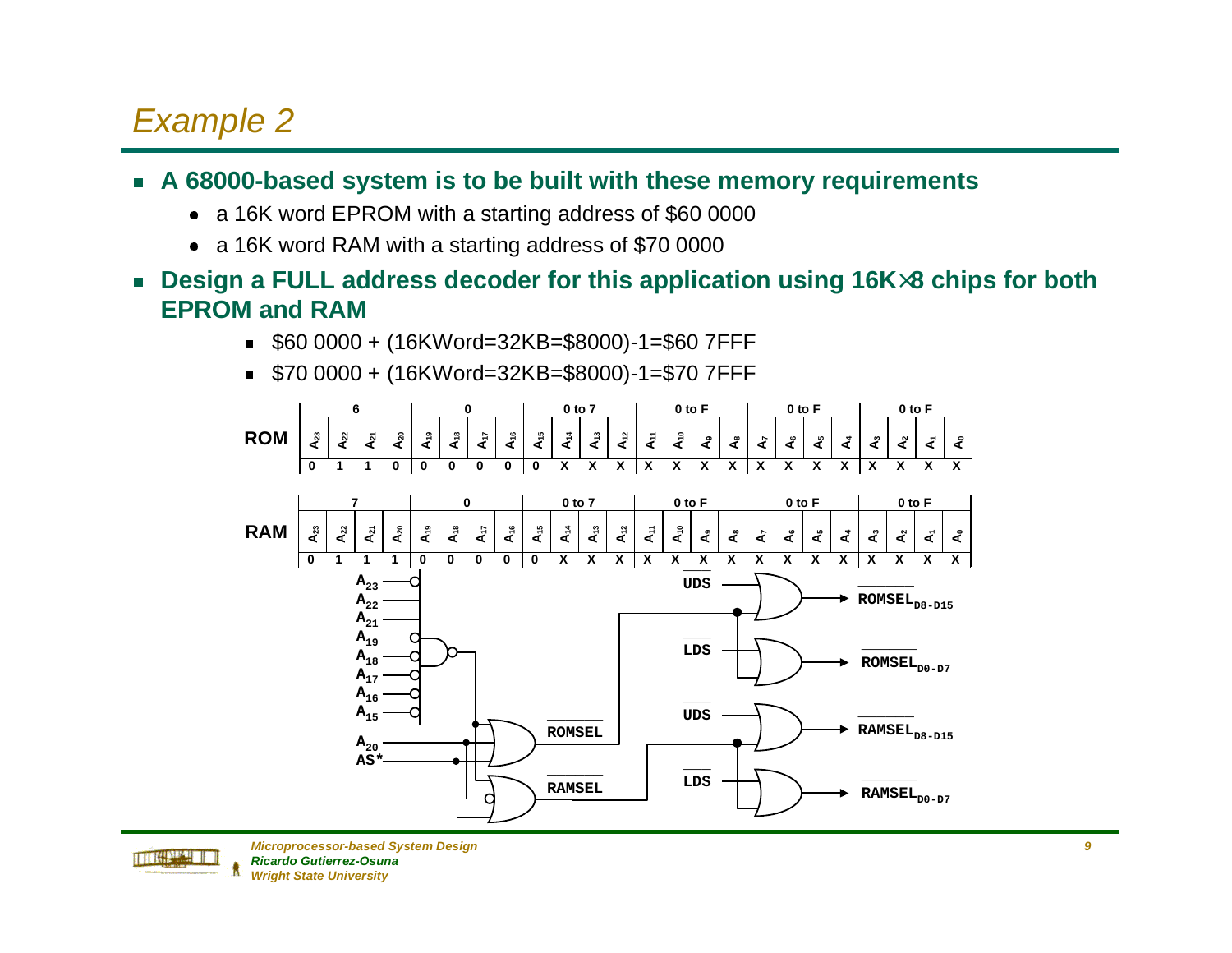■ Design a PARTIAL address decoder for a 68000-based system with only 8K **words of EPROM space, and a base address at \$4000, using 8Kx8 memory chips**